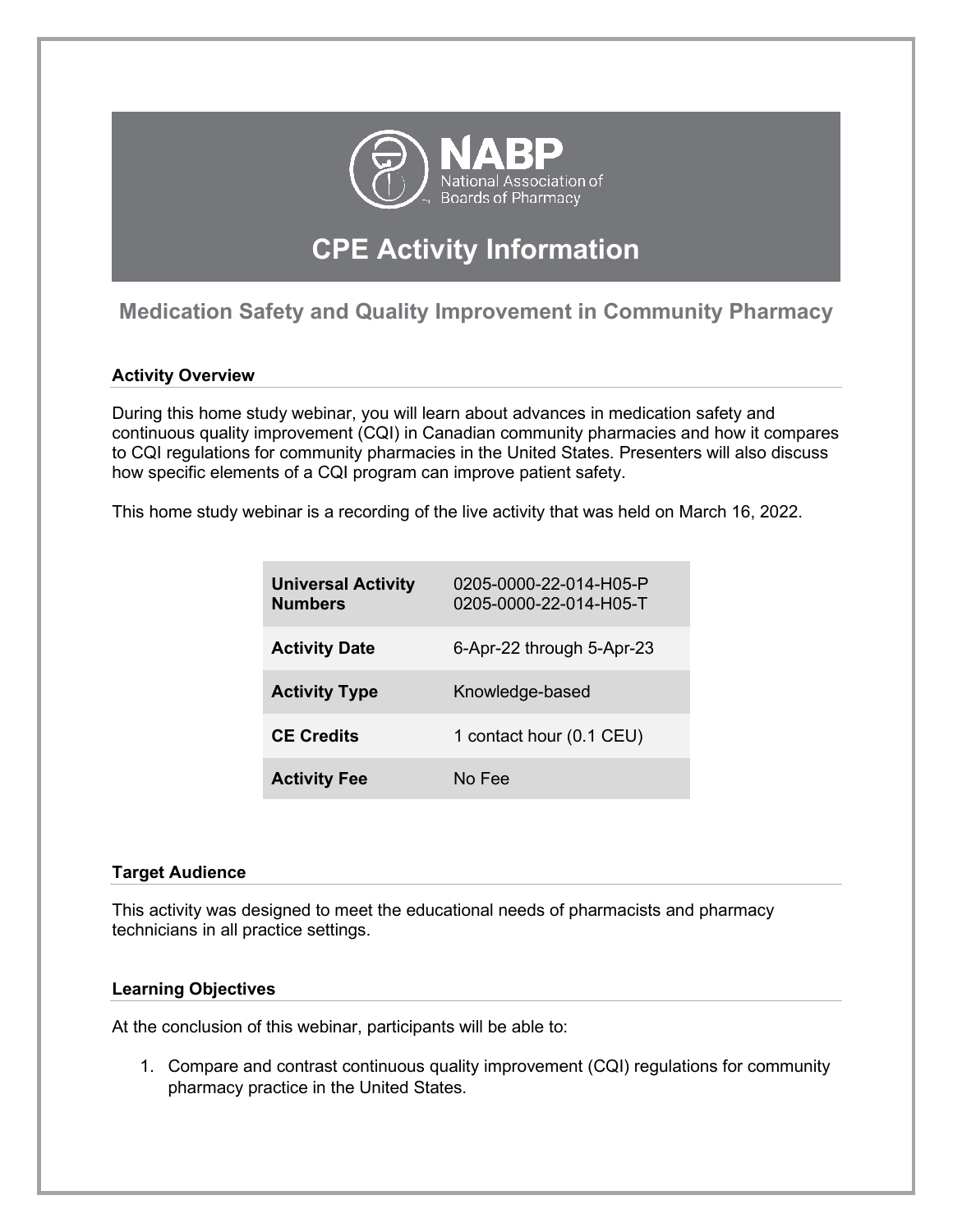- 2. Describe advances on medication safety and quality improvement in Canadian community pharmacies.
- 3. Summarize the elements of a CQI program to improve patient safety.

#### **CPE Requirements**

To earn ACPE-accredited CPE for this activity, participants must:

- be registered as an attendee,
- submit the activity code online using the NABP CPE submission site located at <https://nabp.pharmacy/claimcpe>,
- complete the activity in its entirety,
- answer the self-assessment questions at the beginning of the webinar, and
- review the activity handouts.

To obtain CPE credit, participants must also complete activity and speaker evaluations as well as pass the post-test with a score of 70% or higher within three attempts. 

All home study CPE submissions must be completed online within 60 days from the date the activity code is submitted online.  

#### **Presenters**

**Ana L. Hincapie, PhD, MS**, Associate Professor of Administrative Sciences and Pharmacy Practice, James L. Winkle College Pharmacy, University of Cincinnati

**Neil MacKinnon, BScPharm, MScPharm, PhD, FCSHP, FNAP,** Provost and Executive Vice President for Academic Affairs, Augusta University

#### **Home Study**

Fill out the form located at [www.nabp.pharmacy/home-study](http://www.nabp.pharmacy/home-study) to receive instructions on how to complete the home study for this webinar. 

#### **Additional CPE Information**

Contact NABP Professional Affairs staff at [CPE@nabp.pharmacy](mailto:CPE@nabp.pharmacy) for information about CPE activities and instructions.



NABP and the NABP Foundation are accredited by the Accreditation Council for Pharmacy Education (ACPE) as providers of continuing pharmacy education (CPE).

ACPE Provider Number: 0205.